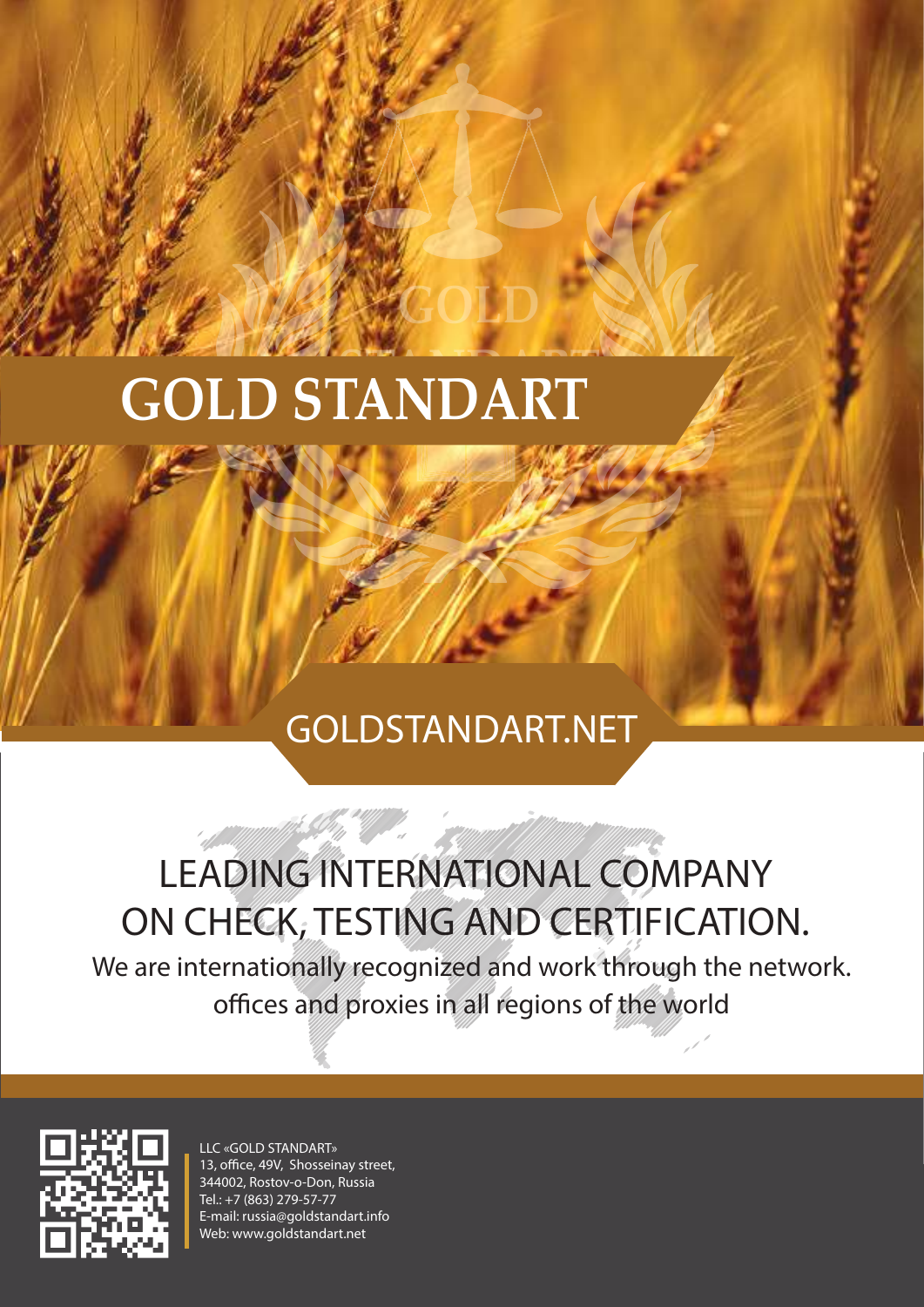#### **ACTIVITIES** OUR COMPANY

**GOLD STANDART**

Our company ®Ltd. "Gold Standard" was organized in 2017 professional and motivated people in the field agriculture and testing of agricultural products, successfully works in the market of product quality examination services, as well as inspection services at ports and terminals around the world. The main function is quality and safety control. food and food raw materials, feed, feed, feed raw materials. As well as any organic, inorganic goods and metallurgical products.

# GOLDSTANDART.NET

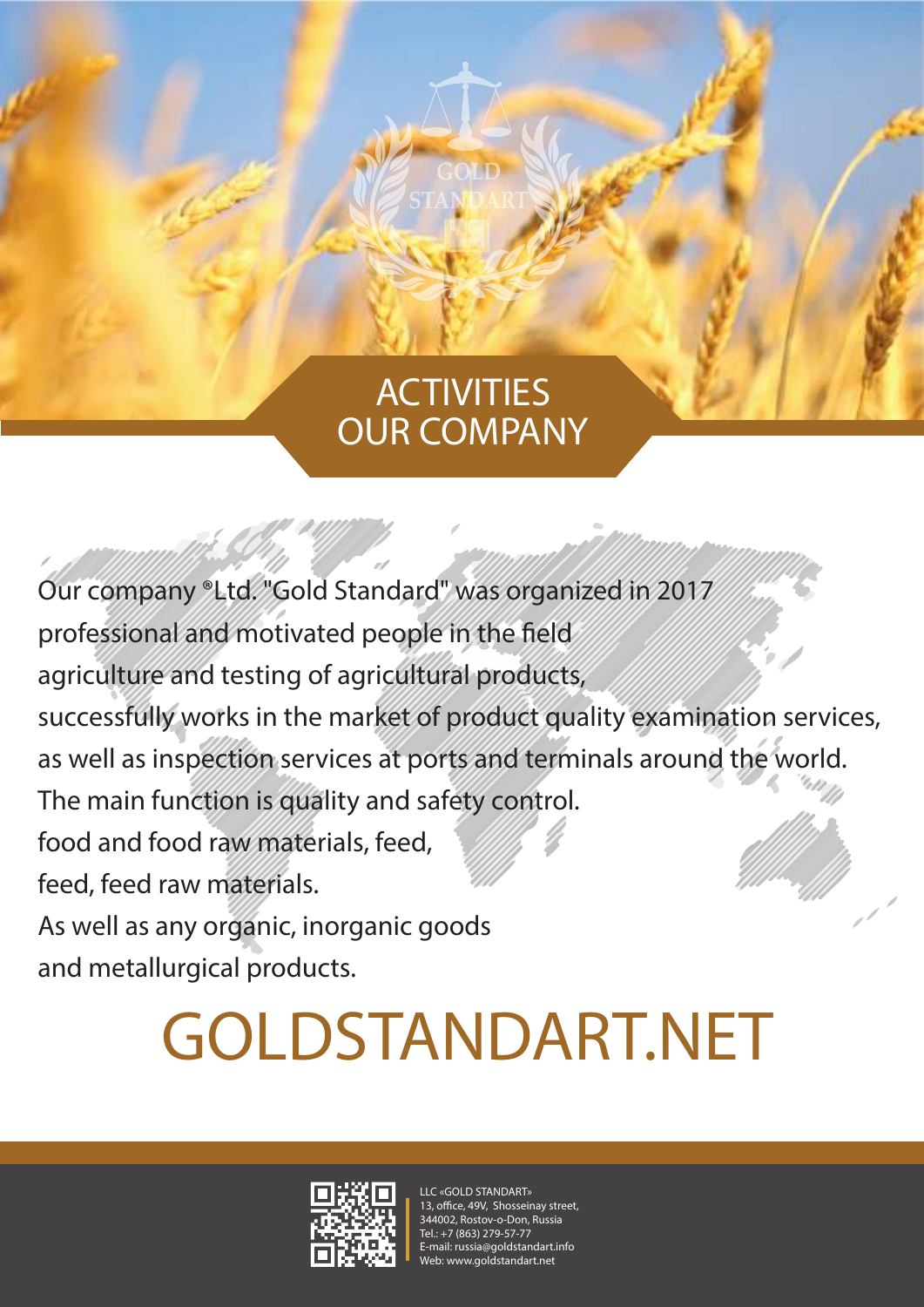#### **OBJECTS** RESEARCH







**Cereals** 

Oilseeds Leguminous crops

#### Grain processing products

Fertilizers

 $\bigcap$ 

Vegetable oils

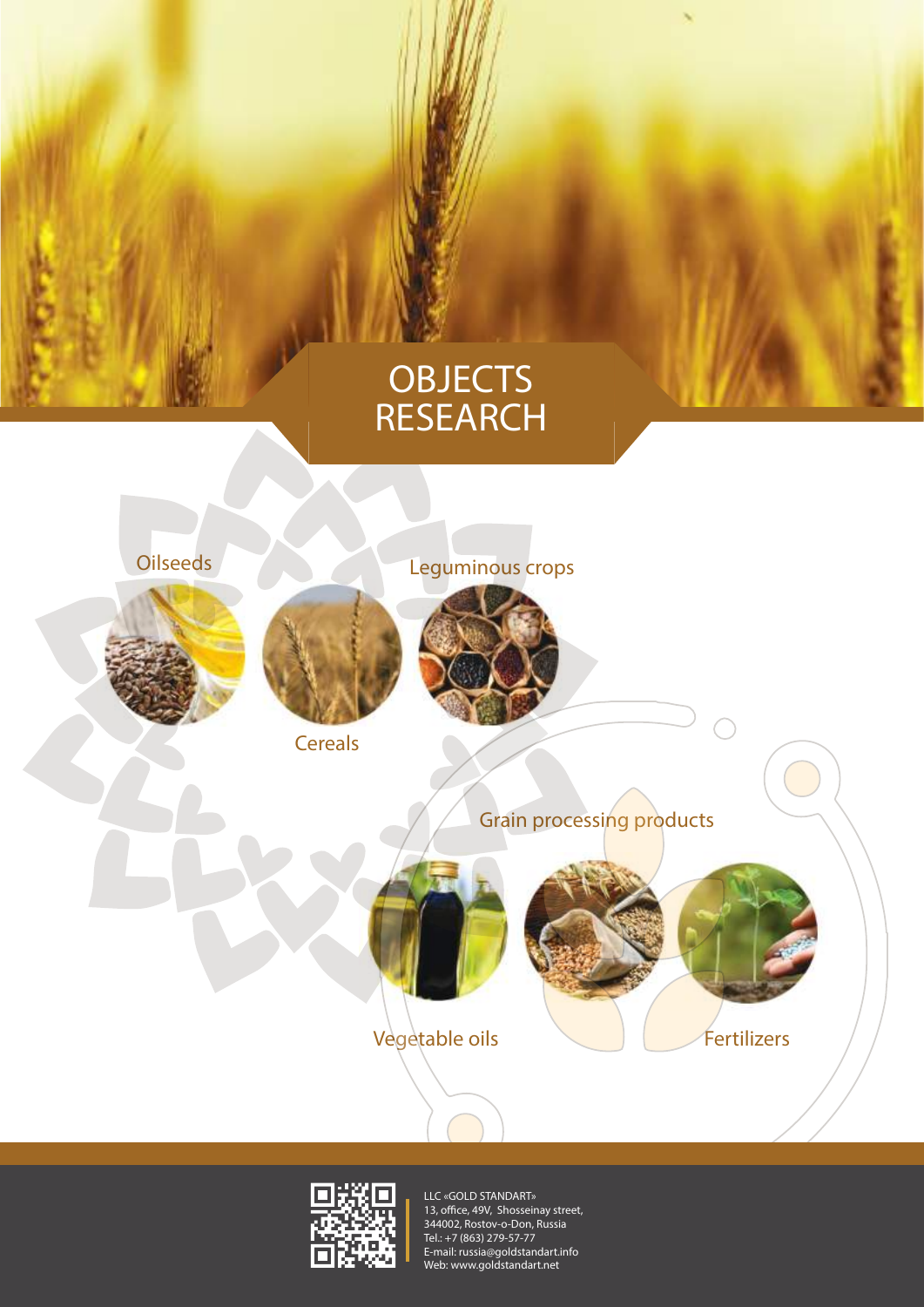### Guarantee

Allows you to identify and reduce internal risks in your operations, supply chains and business processes. Warranty is not limited to testing, verification and certification, to look at the main elements that make the company her products are successful. GOLD STANDART® Security Solutions confidence provides confidence and complete peace of mind what are your operating procedures, systems and employees function properly to give you competitiveadvantage in the market. Our extensive audit, benchmarking services performance and supply chain provide insight every aspect of your activity, allowing you to take decisions about your business. Our training services will provide relevance and relevance of your workforce. And our specialists around the world bring their knowledge to customers in assessing the overall productivity, quality and productivity of laboratories, identify and reduce risks, optimize production processes and supply chains and much more. GOLD STANDART<sup>®</sup> is unmatched in its ability to offer customized quality assurance solutions to meet individual needs of our customers by offering solutions in most different areas. \* GOLD STANDART® does not provide consulting services. certification of management systems. Any consulting activities GOLD STANDART®, separated and independent from

testing and certification.

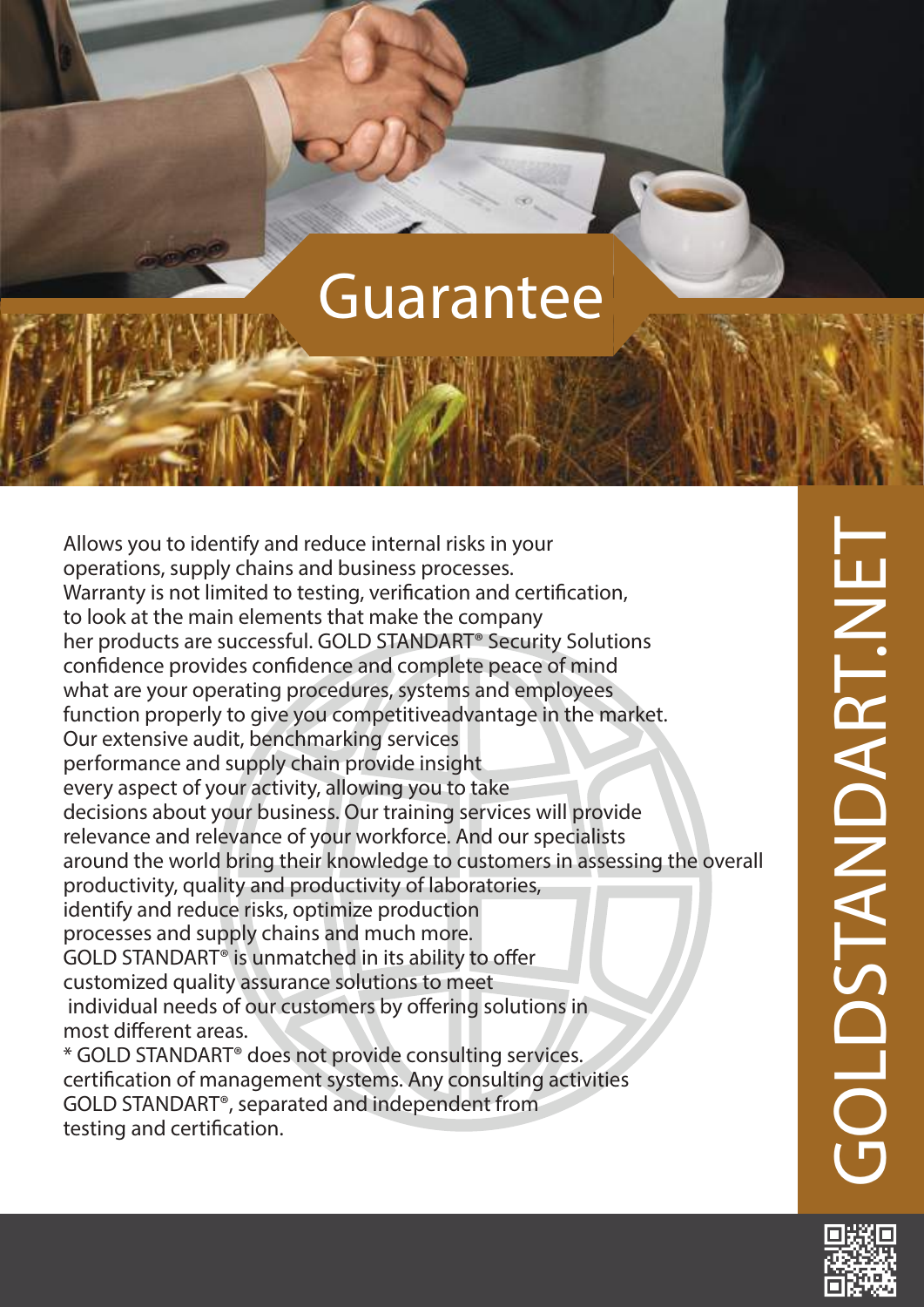#### GOODS INSPECTIONS



Inspection services during the loading and / or unloading of grain, legumes, oilseeds and their products, as well as any organic, inorganic goods and metallurgical products

Quantity Inspection Services / quality of goods in warehouses and silos silos according to customer requirements

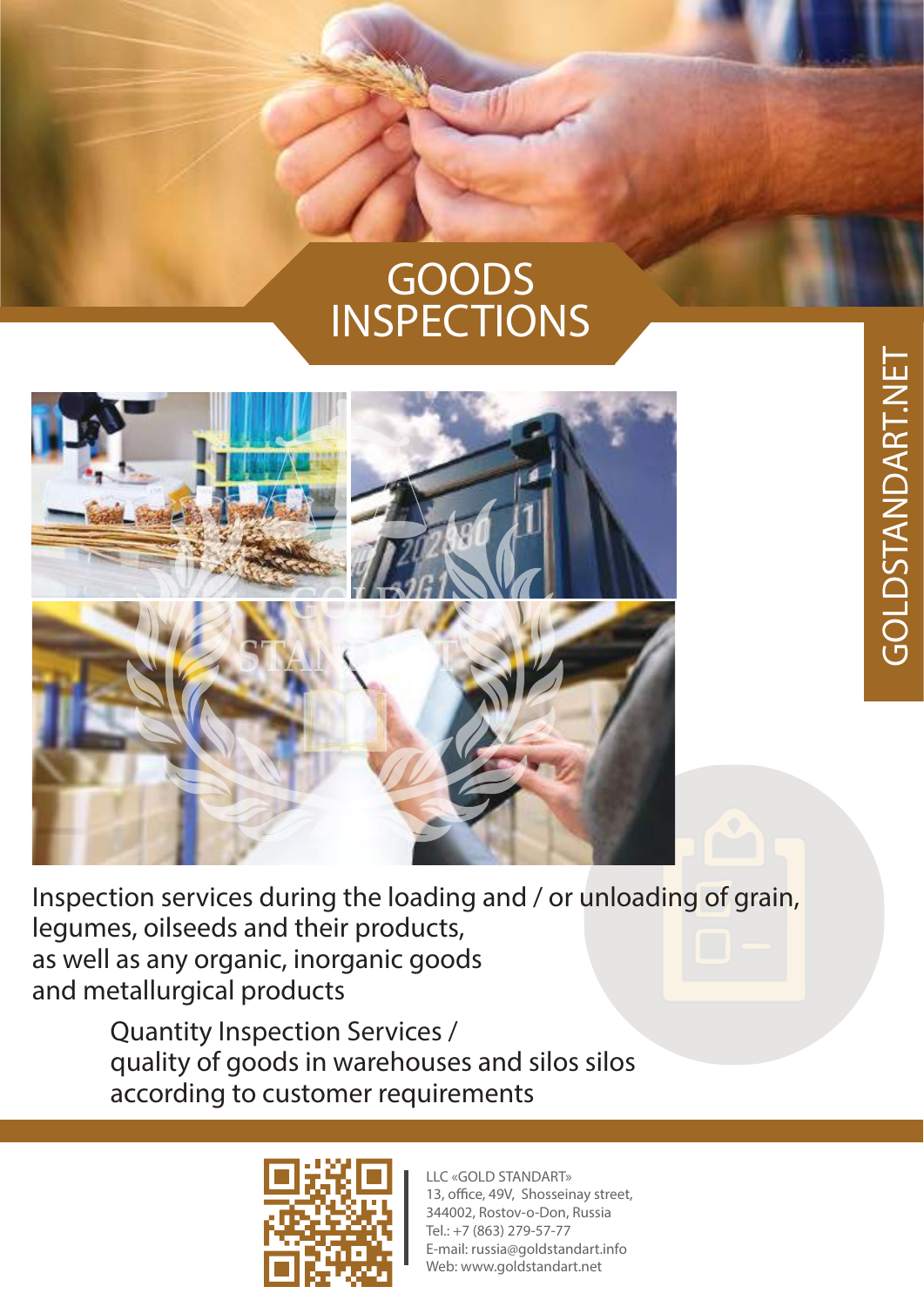#### PRE-LOADING **INSPECTIONS**

- Inspection of raw materials or semi-finished products
- Sampling and analysis
- Staged production control
- quantification
- Marking and document control
- Internal test certificate
- Finished product inspection
- Checking packaging and labeling
- Supervision of container filling
- Photo Reports
- Certification of quality, quantity and condition

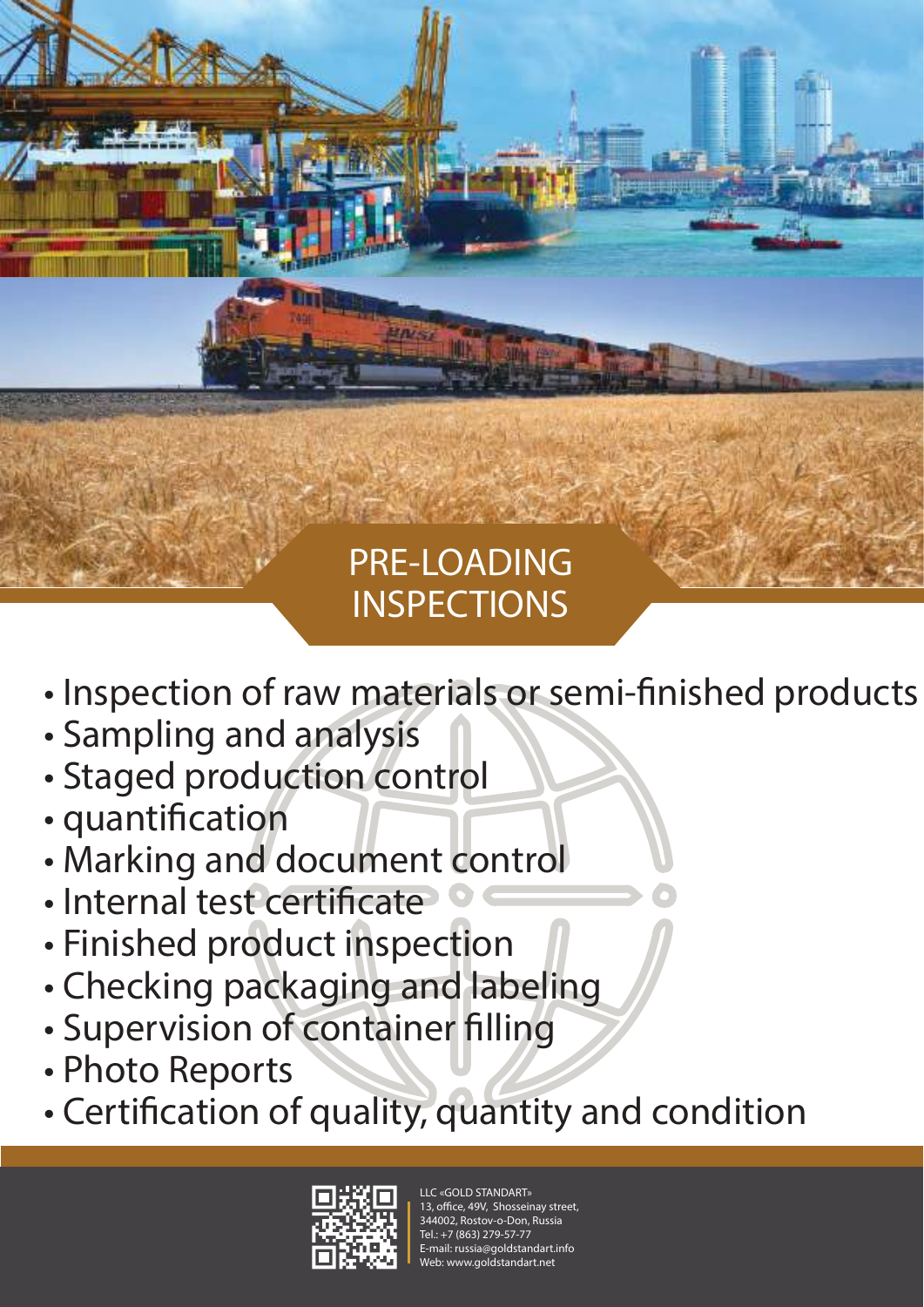# CERTIFICATION





#### OUR COMPANY RECOGNIZED INTERNATIONAL ASSOCIATIONS

OUR UNIQUE RESEARCH METHODS GUARANTEE YOU RECOGNITION IN THE WORLD MARKET, ALSO THE CERTIFICATES OBTAINED BY YOU ARE CONFORMABLE NORMS AND STANDARDS OF INTERNATIONAL PRACTICE

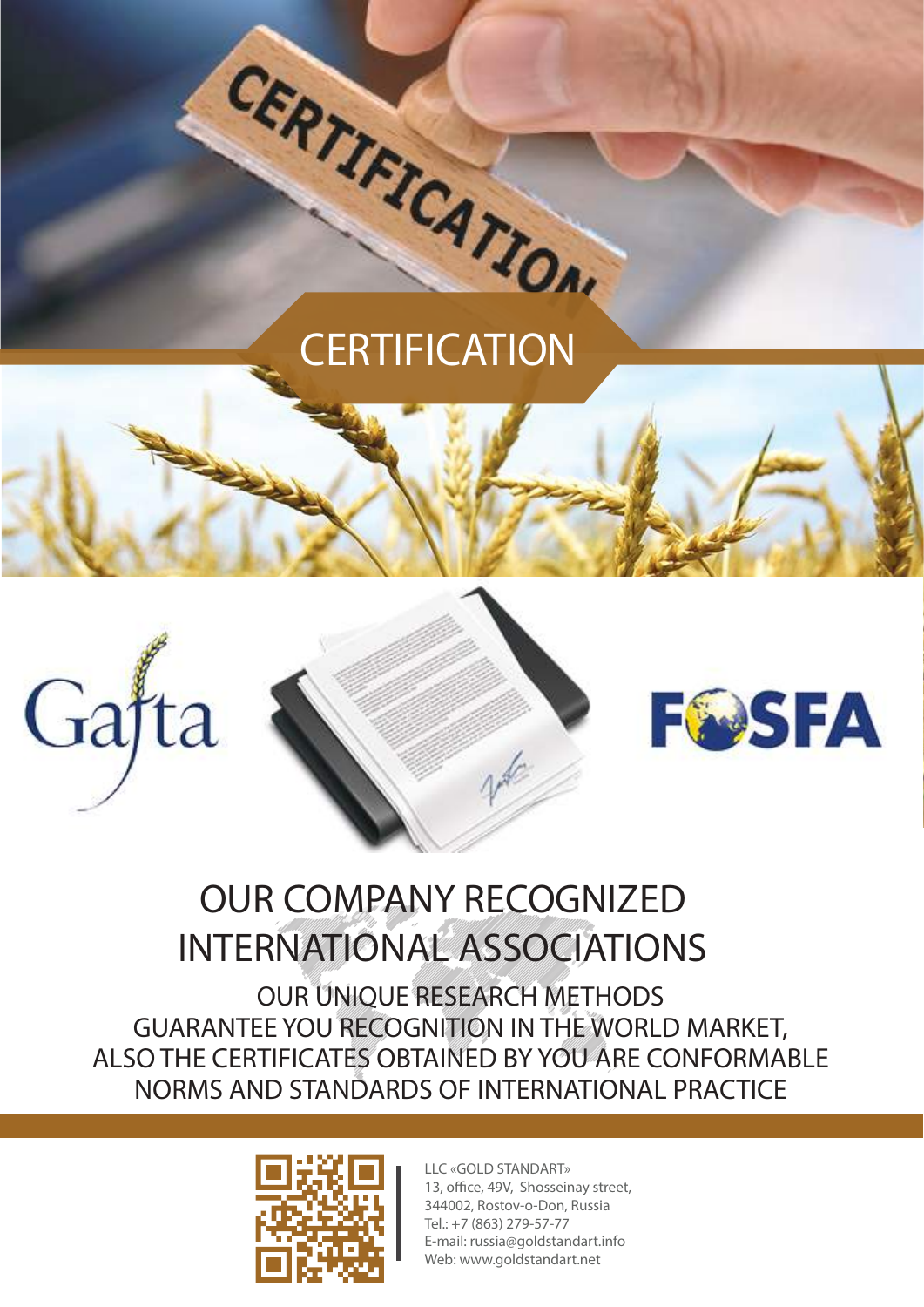#### ANALYSIS AND TESTING

Conformity assessment of your products generally accepted international quality standards, their safety.

From laboratory tests to regulatory compliance

and further - increase the value and competitiveness of your

products with testing and certification services <sup>®</sup>GOLD STANDART.

new markets, sources of supply, regulations and products. Today's market is complicated. Globalization has changed the world by opening

We can help you navigate.

Our field and in-house laboratory testing services

provide the data needed to optimize production которые обеспечива-

process and fast and economical

bringing your product to market. Testing and certification services

®GOLD STANDART maintain quality, performance,

regulatory compliance, safety, comparative

analysis, evaluation, validation, analysis and other requirements for products, components, raw materials, sites and facilities.

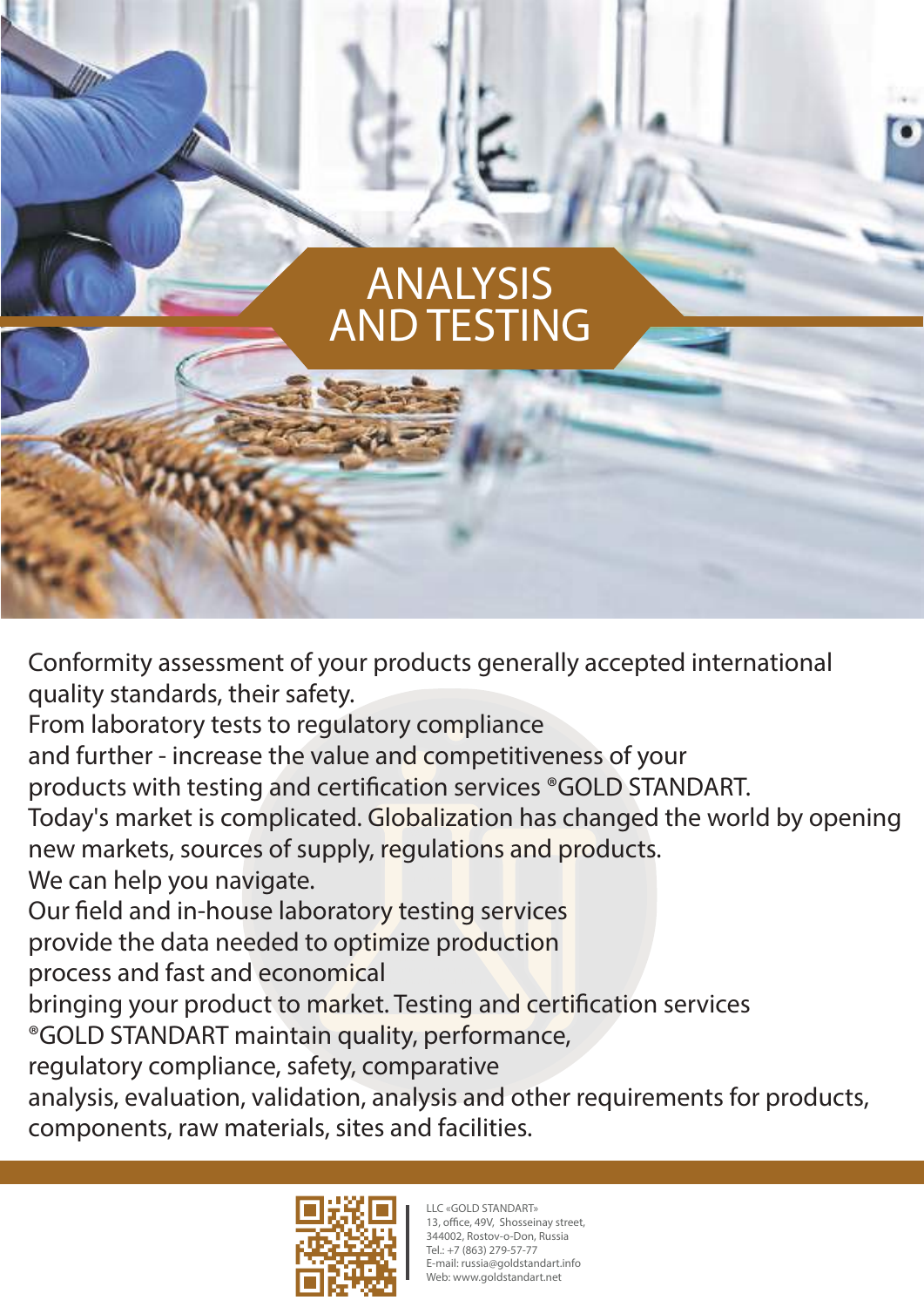## VACANCIES

#### CAREER IN GOLD STANDART® :

Trust that GOLD STANDART® enjoys worldwide and leading position GOLD STANDART® in the market due to the fact that we are 100% investing enthusiasm self-respect and innovation in everything we do. Our business affects a wide range of industries almost all over the world.

BUILD A CAREER AT GOLD STANDART®

## WE WAIT YOUR OFFERS

## E-mail: russia@goldstandart.info